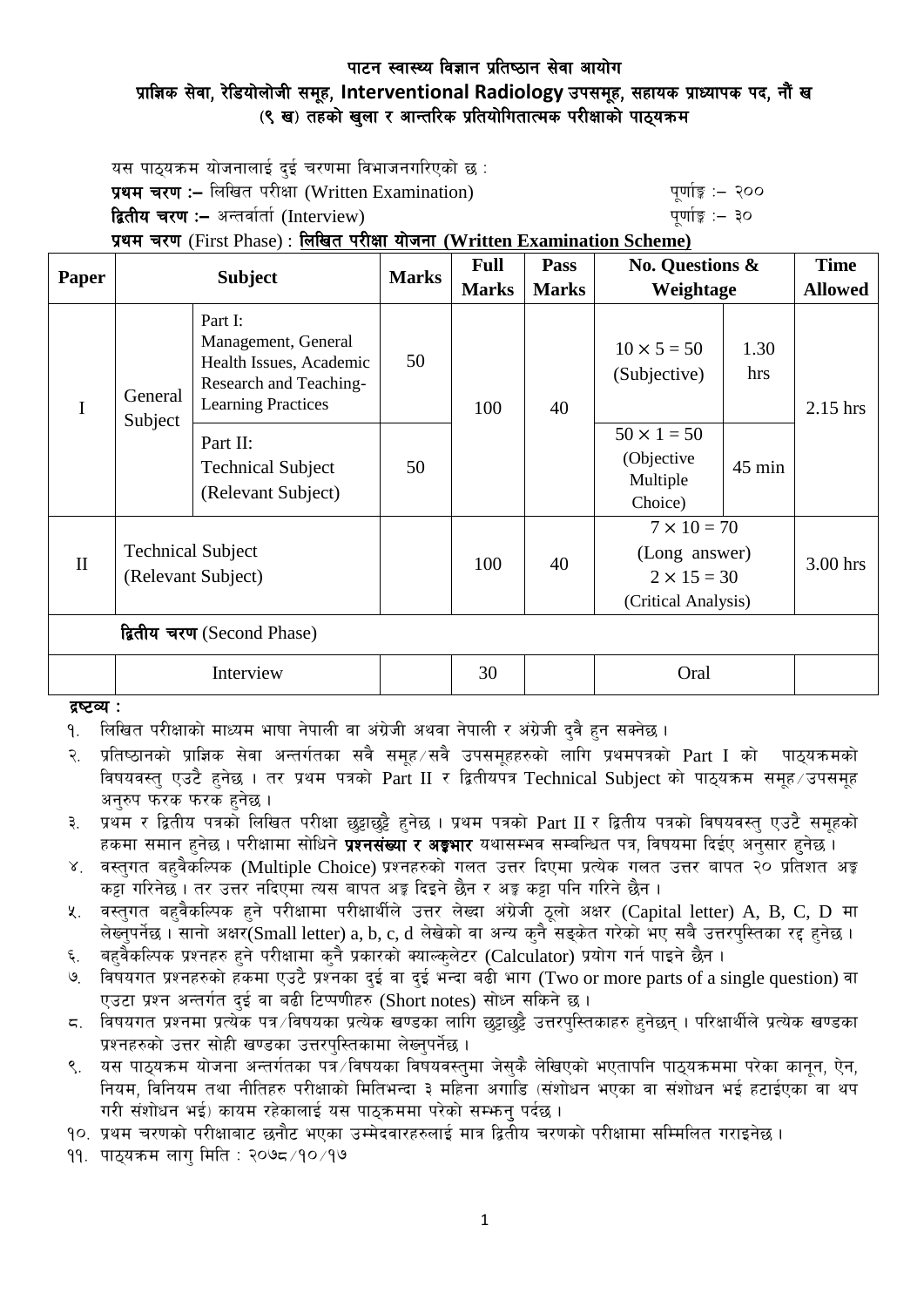# प्राज्ञिक सेवा, रेडियोलोजी समूह, Interventional Radiology उपसमूह, सहायक प्राध्यापक पद, नौं ख (९ ख) तहको खला र आन्तरिक प्रतियोगितात्मक परीक्षाको पाठयक्रम

# **Paper I: General Subject**

### **Part I:**

### **(Management, General Health Issues, Academic Research and Teaching - Learning Practices) Section (A) - 25 Marks**

### 1. **Management**

- 1.1. Health care management system in Nepal and other parts of the world
- 1.2. Fundamental principles of healthcare institution and hospital management.
- 1.3. Effective hospital management principles
- 1.4. Purpose of medical and non-medical data and records
- 1.5. Ethics and responsibility of management
- 1.6. Concept of management and its application in health care including hospital
	- 1.7.1 Management: Concept, principles, functions, scope and role, level and skills of manager
	- 1.7.2 Planning: Concept, principles, nature, types, instruments and steps
	- 1.7.3 Leadership: Concept, function, leadership styles, leadership and management
	- 1.7.4 Coordination: Concept, types, techniques of effective coordination
	- 1.7.5 Communication and counselling: Concept, communication processes and barrier to effective communication, techniques for improving communication
	- 1.7.6 Decision making: Importance, types, rational process of decision making, problem solving techniques, improving decision making
	- 1.7.7 Participative management: Concept, advantage and disadvantage, techniques of participation
	- 1.7.8 Time management: Concept, essential factors and strategies for effective time management
	- 1.7.9 Conflict management: Concept, approaches to conflict, levels of conflict, causes of conflict and strategies for conflict management
	- 1.7.10 Stress management: Concept, causes and sources of stress, techniques of stress management
	- 1.7.11 Change management: Concept, sources of organizational change, resistance to change, management of resistance to change
	- 1.7.12 Appreciative inquiry: Concept, basic principle and management
	- 1.7.13 Human resource management: Concept, functions and different aspects
	- 1.7.14 Health manpower recruitment and development
	- 1.7.15 Financial management: Concept, approaches, budget formulation and implementation, Auditing and topics related to fiscal administration

### 2. **General Health Issues**

- 2.1. Present constitution of federal republic of Nepal (including health and welfare issues)
- 2.2. Organizational structure of Ministry of Health at national/federal, regional/state, district (if applicable), municipal and village council level
- 2.3. Professional council and related regulations
- 2.4. National Health Policy
- 2.5. Health Service Act and Regulation
- 2.6. Second Long term health plan
- 2.7. Health Management Information System, forms, indicators, annual reports
- 2.8. Human Development Indices, Sustainable Development Goals
- 2.9. Health volunteers in the national health system, its rationale, use and effectiveness
- 2.10. Local governance and community participation in health service delivery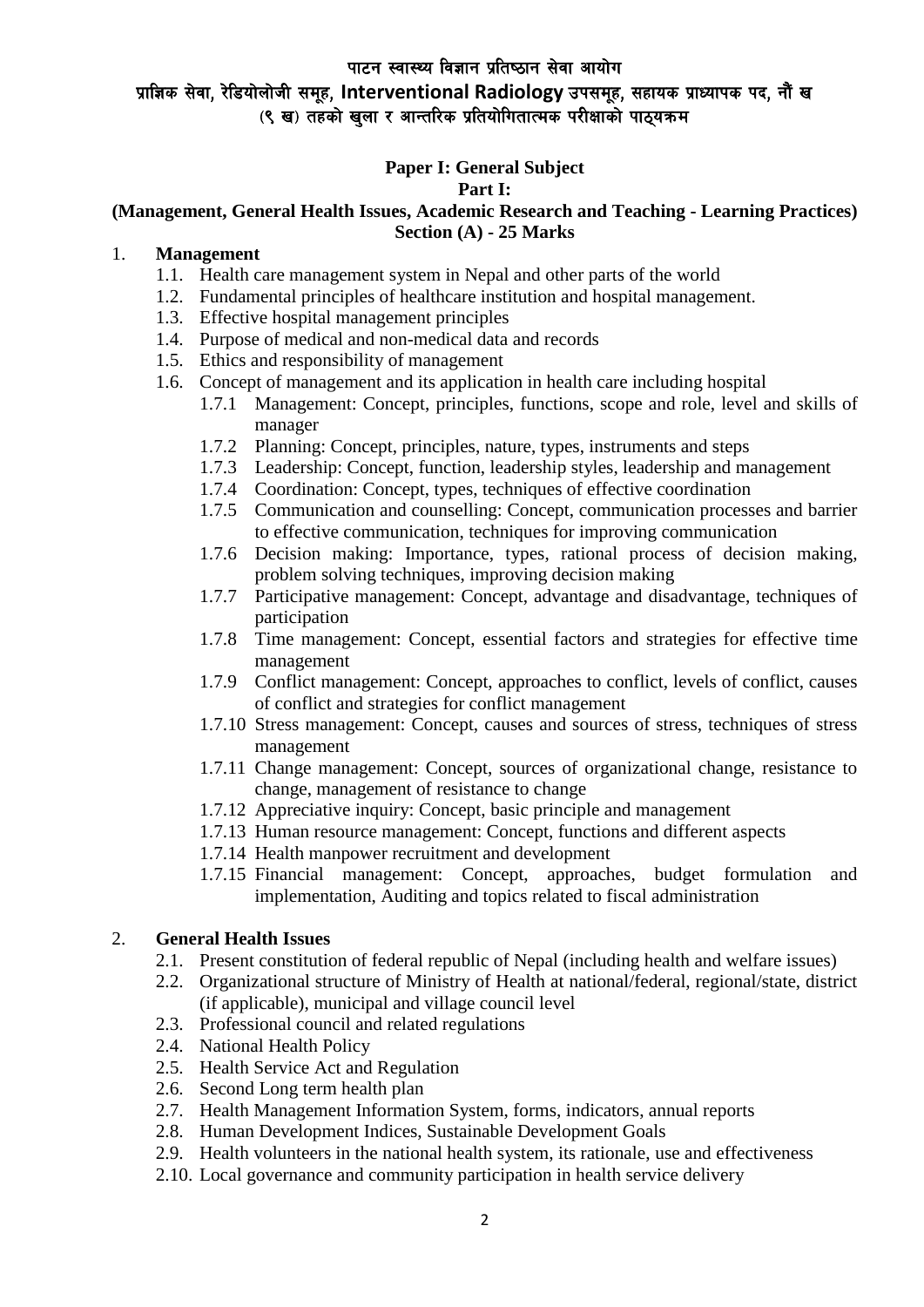# प्राज्ञिक सेवा, रेडियोलोजी समूह, Interventional Radiology उपसमूह, सहायक प्राध्यापक पद, नौं ख (९ ख) तहको खला र आन्तरिक प्रतियोगितात्मक परीक्षाको पाठयक्रम

- 2.11. Health Insurance and financing in health care
- 2.12. Alternative health care system: Ayurveda, homeopathy, Unani, Chinese etc.
- 2.13. Indigenous and traditional faith health and health practices
- 2.14. International Health Agencies: Roles and responsibilities of WHO, UNICEF, UNFPA, Inter-agency relationships, Government-agency coordination: Joint Annual Review meeting
- 2.15. Supervision, types and its usage in health sector
- 2.16. Monitoring and evaluation system in health sector
- 2.17. National Health Training Centre
- 2.18. National and International Disaster Plan, Coordination
- 2.19. Patan Academy of Health Sciences Act, Mission, Goals, Organogram
- 2.20. Scope and function of Patan Academy of Health Sciences executive bodies (senate, executive committee, academic council, faculty board, hospital management committee, subject committee), various other committees

#### **Section (B) - 25 Marks**

#### 3. **Academic Research**

- 3.1 Ethics, Bio-ethics and Professionalism
- 3.2 Human dignity and Human Right
- 3.3 Benefit and Harm
- 3.4 Autonomy and Individual responsibility
- 3.5 Consent and capacity to consent
- 3.6 Privacy and confidentiality
- 3.7 Respect for humans and personal integrity
- 3.8 Non-discrimination and non-stigmatization
- 3.9 Respect for cultural diversity and pluralism
- 3.10 National Health Research Council (NHRC) and its guidelines
- 3.11 Research process: ethical research proposal development, research principles, methods and materials, conclusion/recommendation/lesson learnt, commonly used referencing styles
- 3.12 IRB/IRC forms, types, use, importance; getting IRB/IRC clearance
- 3.13 Ethics on research methodology: sample selection, sample size calculation, ensuring reliability and validity of the instruments as well as methods proposed for health research
- 3.14 Quantitative and Qualitative studies
- 3.15 Data analysis (data visualization, descriptive statistics, inferential statistics with statistical hypotheses and appropriate tools/methods for quantitative studies; theme and code generation, thematic analysis, content analysis, grounded theory for qualitative and triangulation for mixed method studies)
- 3.16 Research ethics on vulnerable and non-vulnerable population
- 3.17 Research proposal/protocol/publication:
- 3.18 Publication ethics, plagiarism including self-plagiarism

### 4. **Teaching - Learning, Assessment and Evaluation**

- 4.1 Lancet Commission Report on Education of Health Professionals
- 4.2 Adult learning: Theories, principles, use, importance and outcomes, Adragogy vs. Pedagogy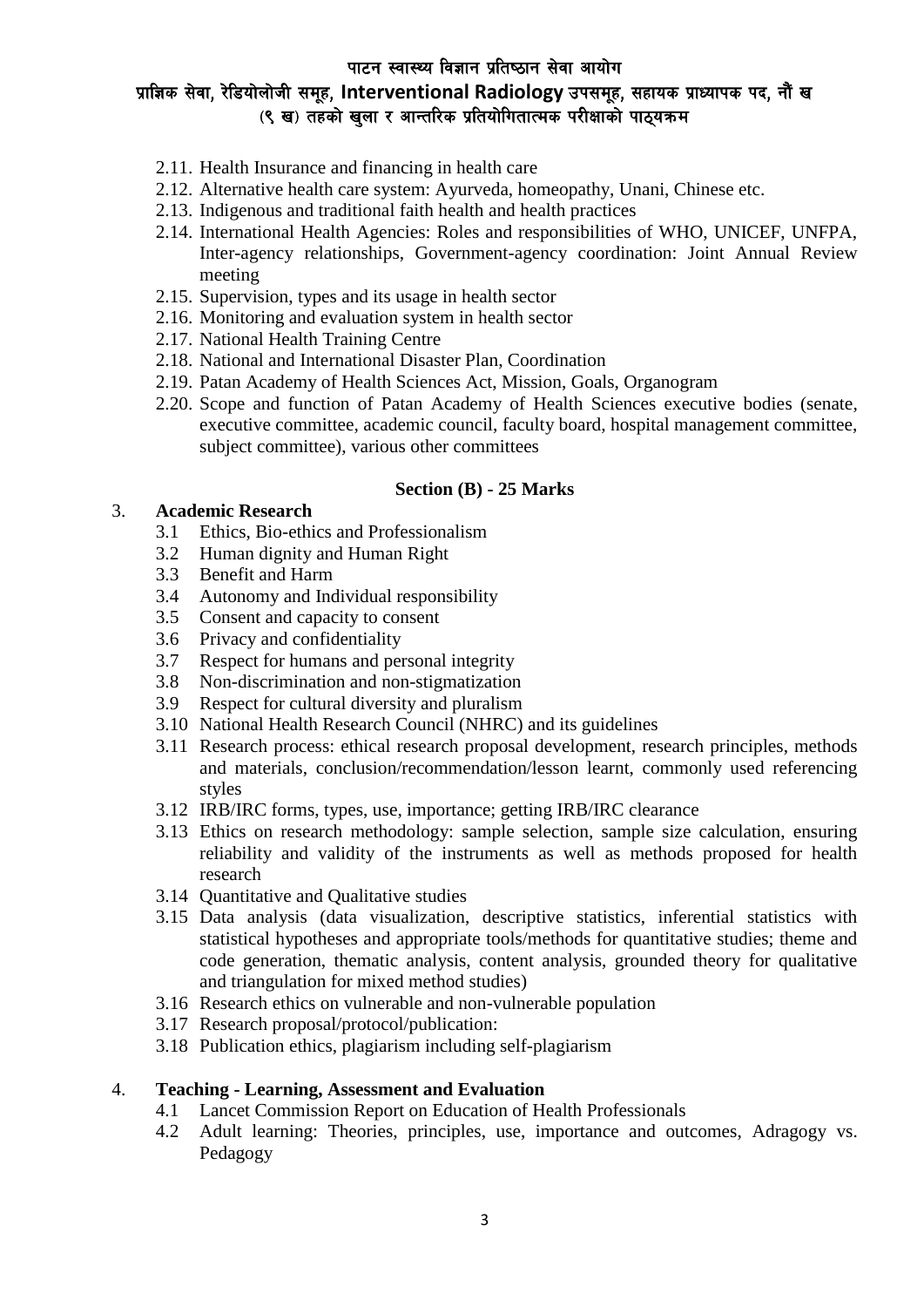# प्राज्ञिक सेवा, रेडियोलोजी समूह, Interventional Radiology उपसमूह, सहायक प्राध्यापक पद, नौं ख (९ ख) तहको खला र आन्तरिक प्रतियोगितात्मक परीक्षाको पाठयक्रम

- 4.3 Conventional teaching learning: Didactic lectures, Teacher centred approaches, use and importance
- 4.4 Surface learning, deep learning and metacognition
- 4.5 Integrated teaching: Genesis, use, importance and outcomes
- 4.6 Problem-based learning: Genesis, use, importance and outcomes
- 4.7 SPICES model its use, importance and outcomes
- 4.8 Socialization, self-directed learning, mentoring, role model
- 4.9 Community orientation/community posting, re-orientation of medical education camp, community based learning and community engaged teaching-learning methods/models, use, importance and outcomes
- 4.10 Outcome Based Education (Competency-based Medical/Health Professions Education): Genesis, use, importance and outcomes
- 4.11 Experiential learning, Reflective practice, Feedback and feed-forward, Situated learning, Co-operative learning, Communities of practice
- 4.12 Assessment of students
	- 4.12.1 Blueprinting (Table and specification) : use, importance and outcomes
	- 4.12.2 Bloom's taxonomy of cognitive, psychomotor and affective domains, use and importance
	- 4.12.3 Diagnostic, Formative, Summative and Professional exams
- 4.13 Assessment of knowledge: Selection methods like Multiple Choice Questions, Extended Matching Items and supply methods like Short Answer Question, Problem Based Question, Long Answer Question with or without model answers and marking schemes, unstructured, semi-structured and structured viva-voce examination, advantages and limitations, use and importance, outcomes and its use in quality control
- 4.14 Assessment of performance (in-vitro): Direct observation of skills in the simulated setting, lab, ward etc. with or without checklist, Objective Structured Practical Examination, Objective Structured Clinical Examination, Standardized patients, use and importance, analysis, quality assurance, outcomes and its use in quality control
- 4.15 Assessment of performance (in-vivo): Mini-Clinical Evaluation Exercise (Mini-CEX), Direct Observation of Procedural Skills (DOPS), Case-Based Discussion (CbD), OSATS/ PBA, Multi-Source feedback (360 degree evaluation) use and importance for competency based health professions education, analysis, quality assurance, outcomes and its use in quality control
- 4.16 Assessment of observable behaviours in small groups e.g. Problem Based Learning sessions, Community Based Learning and Education sessions, Clinical clerkship rotations
- 4.17 Evaluation: Difference between assessment and evaluation, theory of change and its use in health professions education, process and outcome evaluation, qualitative, quantitative and mixed methods used in evaluation of health professions education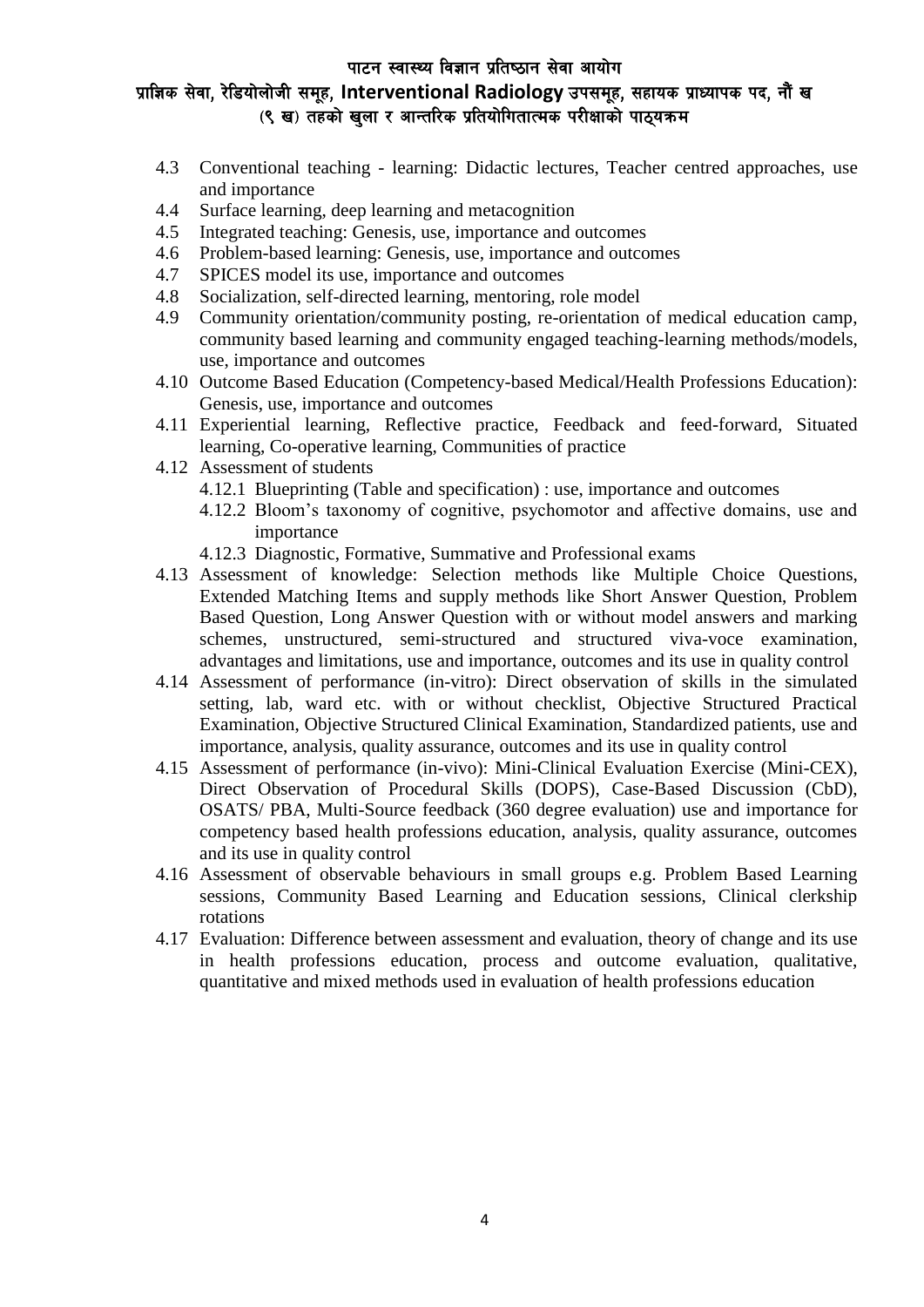## पाटन स्वास्थ्य विज्ञान प्रतिष्ठान सेवा आयोग प्राज्ञिक सेवा, रेडियोलोजी समूह, Interventional Radiology उपसमूह, सहायक प्राध्यापक पद, नौं ख (९ ख) तहको खुला र आन्तरिक प्रतियोगितात्मक परीक्षाको पाठ्यक्रम

### **Paper I Part II: Technical Subject Section (C) - 25 Marks**

- 1. Principle of X-Ray, Ultrasound, Fluoroscopy, CT, MRI and Mammography
- 2. Imaging of head, neck, chest, abdomen, spine and extremities
- 3. Diagnosis of stroke
- 4. CT and Dual energy CT angiography
- 5. MR angiography
- 6. Diagnosis of acute arterial wall dissection, subclavian steal syndrome
- 7. Imaging of peripheral vascular disease
- 8. Imaging of pulmonary embolism and other lung conditions
- 9. Catheter directed Angiography
- 10. Angiographic contrast media
- 11. Needles, Guide Wires and Stents
- 12. Embolization materials
- 13. Risk management in interventional procedures
- 14. Universal protocol in interventional radiology
- 15. Radiation safety in interventional radiology
- 16. Infection control and sterile technique in interventional radiology
- 17. Sedation, analgesia and anesthesia
- 18. Management of contrast media reactions
- 19. Quality improvement strategies in interventional radiology
- 20. Out patient drainage catheter care
- 21. Commonly use medication and dosages
- 22. Interventional procedure
	- 22.1 Image guided FNA in different sites/tumors
	- 22.2 Image guided Trucut biopsy procedures
	- 22.3 Catheter drainage in collections/abscess in different places
	- 22.4 Percutaneous nephrostomy and antegrade ureteral stenting
	- 22.5 Percutaneous biliary interventions
	- 22.6 Percutaneous gastrostomy, gastrojejunostomy, jejunostomy, cecostomy
	- 22.7 Selective salphingography and fallopian tube recanalization

#### **Section (D) - 25 Marks**

- 23. Skeletal interventions
	- 23.1 Musculoskeletal biopsy and ablations
	- 23.2 Vertebroplasty, kyphoplasty
	- 23.3 Spinal facet procedures
	- 23.4 Sacroiliac joint injection
	- 23.5 Ablations of bone tumor
- 24. Angiographic interventional procedures